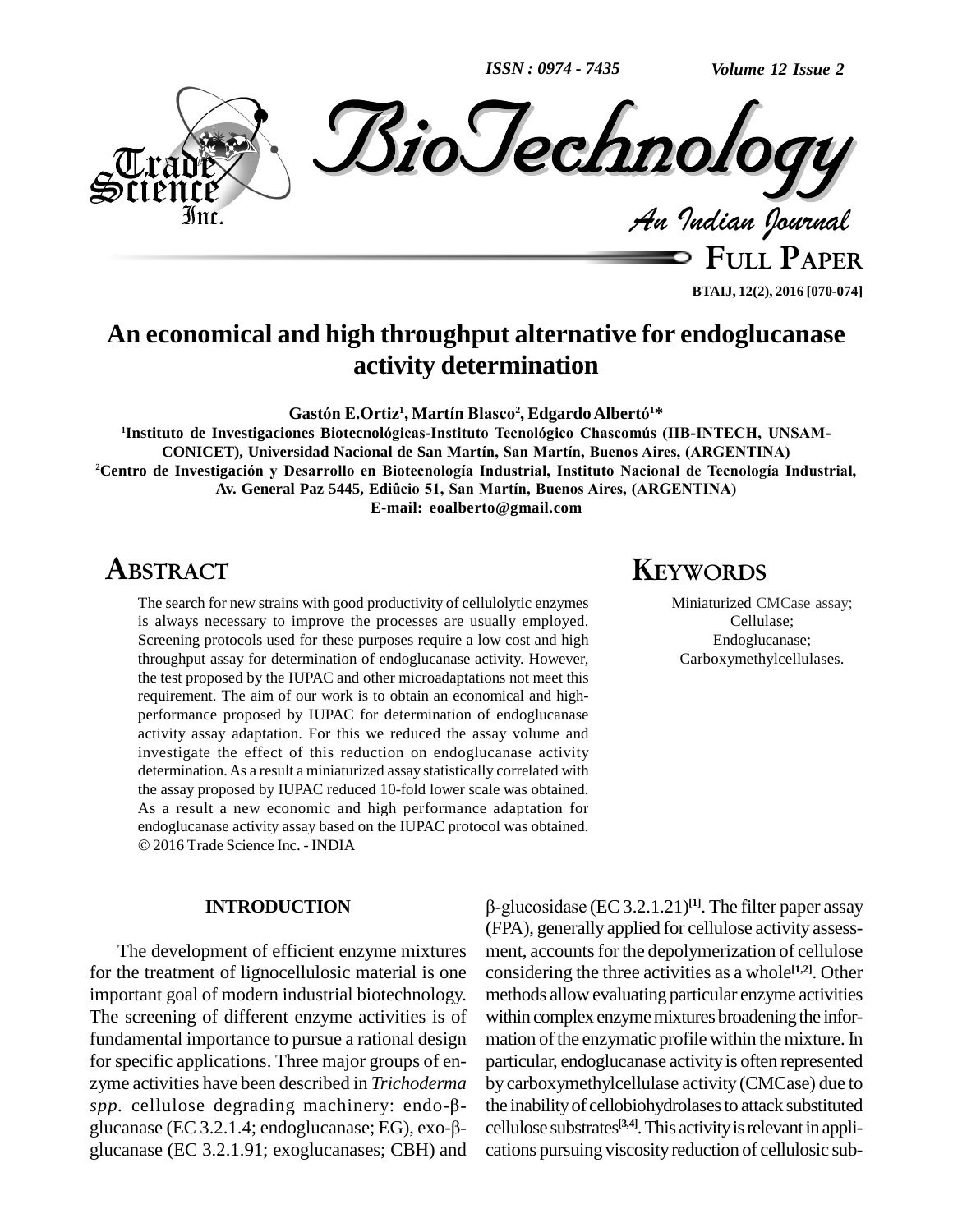strates **[5]**.

The screening for particular enzyme profiles involves hundreds of strains and several rounds of selection, and then efficient assay methods are re quired<sup>[1]</sup>. Dealing with large amounts of samples requires methodological procedures able to produce good quality results with minimal turnaround time, cost and waste.

niques is a viable approach to develop adequate as say procedures. The scaling down of good perfor mance known methods to around hundred microliter volume and adaptation to a microplate format would result in numerous advantages: reduced sample vol ume, less reagent use, reduction of reagent waste. Furthermore, the laboratory space involved in the assay procedure would be reduced, time for pipetting shortened and then cost per assay<sup>[6,9,10]</sup>. In this context, Xiao and co-workers **[9]** establish a microassay protocol for endoglucanase activity determination based on 96-well plate format, but this microassay requires the use of atermocycler equipment per plate thereby limiting the processing of multiple plates in parallel.

The aim of this work is to find a new microsasay protocol for endoglucanase activity determination that allows multiple plates in parallel and studying the correlation to the IUPAC assay widely used.

#### **MATERIALSAND METHODS**

*Culture conditions and enzyme*: The enzyme preparations were obtained from culture supernatants from the hypercellulolytic*Trichoderma reesei*mutant RUTC30. Cultures were performed in a 5l lab scale bioreactor using modified Mandel's media with microcrystalline cellulose as carbon out according IUPAC protocol at 50°C for 30 min. source<sup>[2]</sup>. The reactor was inoculated with  $C$ 1x10<sup>6</sup>espores/mL obtained from 14 days old potato<br>dextrose agar (PDA) cultures. Fermentation was The<br>performed at pH 4.8, 28 °C and 500 rpm agitation ing to dextrose agar (PDA) cultures. Fermentation was for 7 days. The supernatant was recovered by performed at pH 4.8, 28  $^{\circ}$ C and 500 rpm agitation<br>for 7 days. The supernatant was recovered by<br>vacuum assisted filtration using WhatmanN<sup>o</sup> 1 filterpaper, then concentrated by tangential flow filtration (10 KDa nominal cutoffpolyethersulphone hollow fiber cartridge), and it was finally formulated in

0.1 % potassium sorbate; 10 % sodium chloride and 10% glycerol.

#### **IUPAC CMCase assay**

The miniaturization of already established tech-<br>buffer, pH 4.8 and kept at 50°C for 30 min. Then, 1 CMCase measurements were performed following the IUPAC method compiled byGhose **[4]**.Briefly, 0.5 mL of the enzyme dilution was mixed with 0.5 mL 2% carboxymethylcellulose in 0.05 M citrate 0.5 mL of the enzyme dilution was mixed with 0.5 mL 2% carboxymethylcellulose in 0.05 M citrate buffer, pH 4.8 and kept at 50 $^{\circ}$ C for 30 min. Then, 1 mL of the mixture was assayed for glucose equivalent of reducing sugar by DNS method **[10]**.

#### **Unit calculation**

All determinations were carried out by tripli cate and all activities were calculated according to IUPAC criteria using the formulas proposed in Ghose<sup>[4]</sup>. Briefly, for enzyme formulations releasing 0.5 mg of glucose equivalents(concentrated enzyme formulations), the CMC units were calculated using the formula: CMC (units/mL) =  $0.185$  (units/mL)/ enzyme concentration to release 0.5 mg glucose, where concentration  $=$  (vol. enzyme in dilution)/(total volume of dilution). For preparations displaying glucose release lower than 0.5 mg (diluted enzyme formulations), units were calculated as CMC (units/  $mL$ ) = mg glucose released x 0.37 (units/mL).

#### **Miniaturized CMCase assay**

CMCase measurements were performed with a reduced volume version of the IUPAC protocol. Briefly, 50  $\mu$ L of the enzyme dilution and 50  $\mu$ L 2 % carboxymethylcellulose both prepared in 0.05 M citrate buffer pH 4.8 was transferred to 96 wells plated in separated wells and preheated for five min utes; then the well containing the enzyme dilution was mixed with the substrate and mixed by pipetting out according IUPAC protocol at <sup>50</sup>°C for <sup>30</sup> min. up and down. The enzymatic reaction was carried

#### **Colorimetric assay in microplate**

The colorimetric assay was performed accordsayed in deep well plates. In the reduced protocol, held for 5 min at 100°C in water bath, finally 200 µL of<br>*Iio Technology* ing to Miller's protocol for IUPAC CMCase assay and the reduced version of this protocol was asand the reduced version of this protocol was as-<br>sayed in deep well plates. In the reduced protocol,<br>300 µL of DNS was added to each sample (mixed by pipetting up and down) and then the plate was 300  $\mu$ L of DNS was added to each sample (mixed<br>by pipetting up and down) and then the plate was<br>held for 5 min at 100°C in water bath, finally 200  $\mu$ L of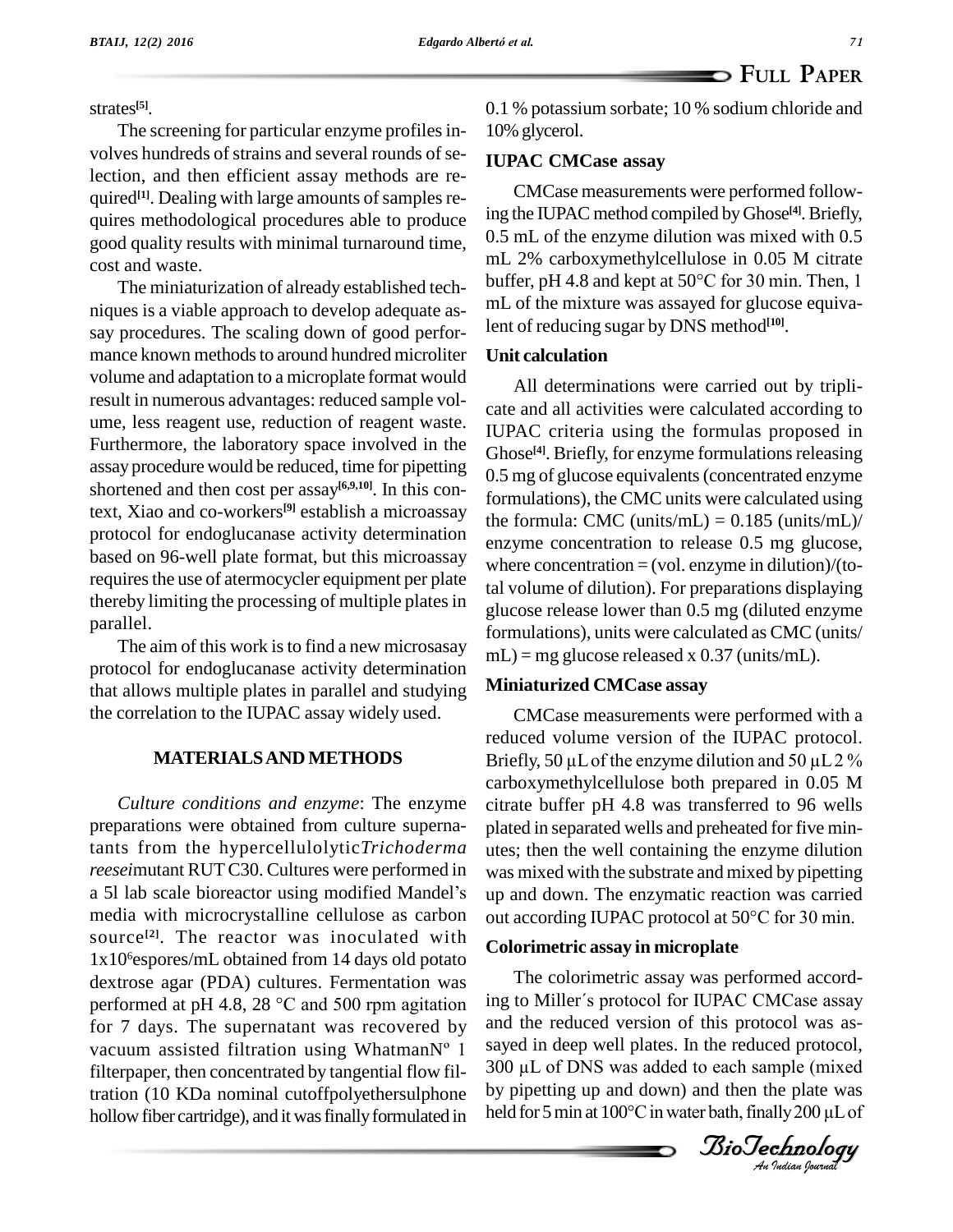### **FULL PAPER**

each sample were diluted with 1 mL of deionized water and absorbance measured at 540 nm.

#### **Experimental design and statistical treatments**

Twenty enzymatic dilutions were tested for glucose equivalent release (n=3) by using the miniaturized CMCase assay and the IUPAC assay. The results from the two methods were compared by linear regression and Pearson's correlation test. The enzymatic activity of samples was measure by using both methods in parallel. Four samples of concentrated and diluted enzymes formulations were assayed.The results of all the deter minations were analyzed in the first place by a Fisher test to evaluate homoscedasticity, and then the signifi-<br>cant difference between the two methods was analyzed<br>by Student's test using the Statgraphics Software cant difference between the two methods was analyzed (Statpoint Technologies, Inc.).

#### **RESULTS**

#### **Evaluation of miniaturized CMCase assay**

The assessment of the scaling down of the IUPAC test consisted in a stepwise validation of the assay procedures. Firstly, we studied the glucose equivalents released in the enzymatic reactions performed by using low and high enzyme concentrations in order to obtain glucose equivalents values around the 0.5 mg recommended by the IUPAC methodology **[4]** (Figure 1).Twentyenzymatic dilutions were tested forglucose equivalent release (n=3) by using the miniaturized CMCase assay and the IUPAC assay.The descriptive statistical analysis accomplished to compare two sets of data showed a normal distribution of data (results not shown). When results from the two methods were compared by linear regression and Pearson's correlation test, we founda  $R^2 = 99.06\%$ , a coefficient of correlation 0.995 and a standard error of estimation of 0.027, all values were estimated with a p value  $< 0.05$ . These results confirmed that there is a strong linear relationship between the two methods along the data set tested, with a confidence level greater than 95%.

#### **Activity determination in both methods**

To evaluate the performance of the miniaturized CMCaseassay, the enzymatic activity of samples was measuredby using both methods in parallel. Samplesof concentrated and diluted enzymes formulations were assayed (Figure 2). The p value obtained in Student's testwas higher than  $0.05$  (p>  $0.05$ ) confirmtions were assayed (Figure 2). The p value obtained in



*Iorrelation m*<br>say (y-axis).<br>the enzymatic<br>*Indian bournal* **Figure 1 : Correlation model between glucose equivalents (mg) released by IUPAC assay (x-axis) and miniaturized CMCase assay (y-axis). Each point represents the mean of three independent replicates of glucose equivalents released in the enzymatic reactions performed using the miniaturized CMCase assay and the IUPAC assay respectively. The straight line represents the linear regression showing the correlation between the two methods**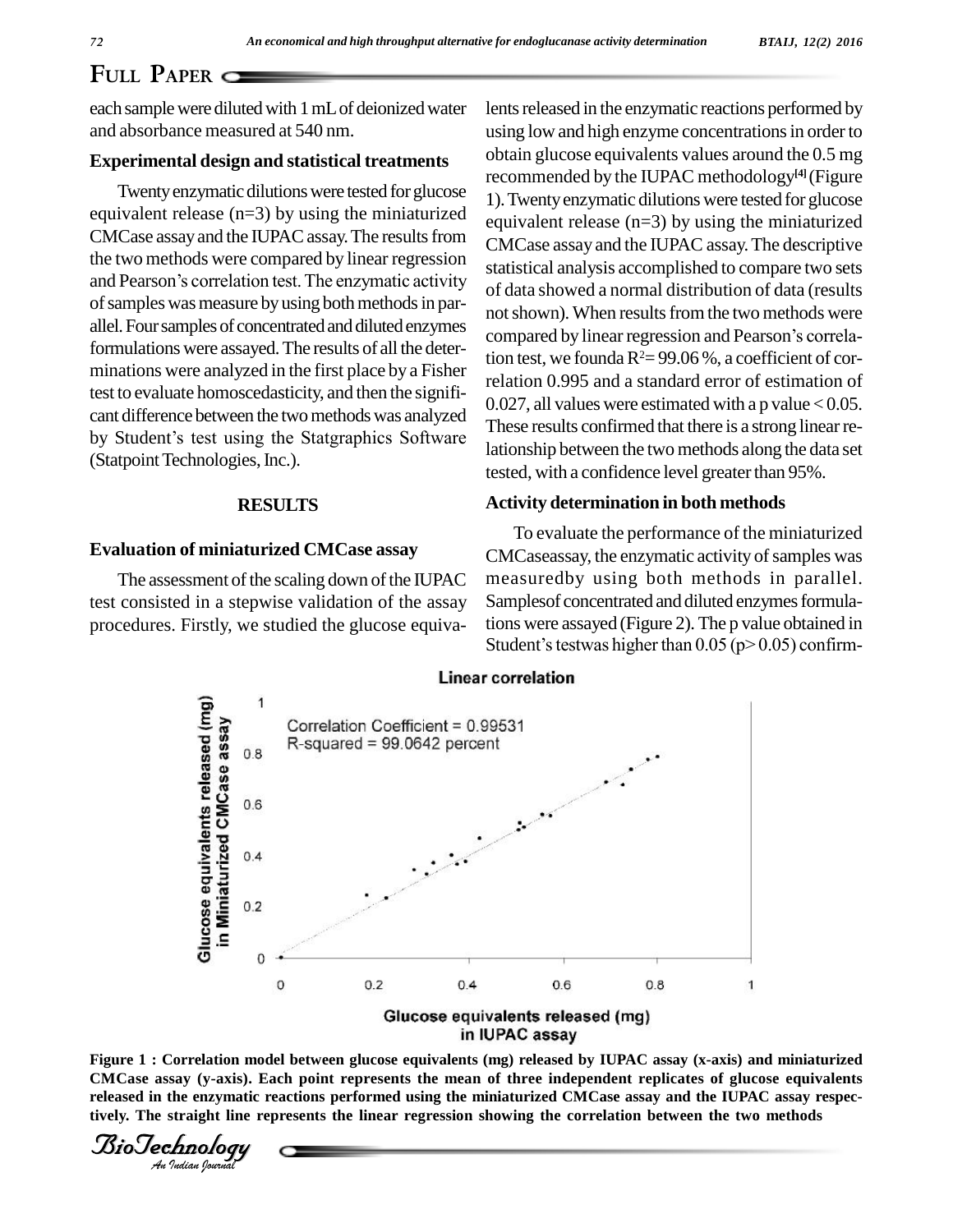CMCase unit/ml



**Figure 2 : Comparison of activity determined by both methods. A) Concentrated enzyme formulation. B) Diluted enzyme formulation**

TABLE 1: Statistical summary of activity determinations for both methods, The p value higher than 0.05 ( $p > 0.05$ ) enzyme formulation<br>TABLE 1: Statistical summary of activity determinations for both methods, The p value higher than 0.05 (p> 0.05)<br>indicates that the homoscedasticity criteria is met (Fisher's test) and there are not sign **the methods (Statistical summary of indicates that the homoscedasticit<br>the methods (Student's test)** 

| <b>Concentrated sample</b> |                                               |                            |                          |                           |  |
|----------------------------|-----------------------------------------------|----------------------------|--------------------------|---------------------------|--|
|                            | <b>Miniaturized</b><br>$CMCase$ assay $(n=3)$ | <b>IUPAC</b> Assay $(n=3)$ |                          | <b>Statistics</b>         |  |
| Sample                     | Mean in CMC<br>[units /mL]                    | Mean in CMC<br>[units /mL] | Fisher test<br>(p value) | Student test<br>(p value) |  |
| $\bf{I}$                   | $122 \pm 17$                                  | $118 \pm 18$               | 0,95                     | 0,75                      |  |
| $\mathfrak{2}$             | $131 \pm 9$                                   | $116 \pm 14$               | 0,37                     | 0,49                      |  |
| 3                          | $34 \pm 3$                                    | $31 \pm 5$                 | 0,58                     | 0,22                      |  |
| 4                          | $35 \pm 2$                                    | $33 \pm 1$                 | 0,79                     | 0,14                      |  |
|                            |                                               | <b>Dilutedsimple</b>       |                          |                           |  |
|                            | <b>Miniaturized</b><br>$CMCaseassay$ (n=3)    | <b>IUPAC</b> Assay $(n=3)$ | <b>Statistics</b>        |                           |  |
| Sample                     | Mean in CMC<br>[units /mL]                    | Mean in CMC<br>[units /mL] | Fisher test<br>(p value) | Student test<br>(p value) |  |
| 1                          | $0.11 \pm 0.01$                               | $0.11 \pm 0.01$            | 1,00                     | 0.52                      |  |
| $\overline{2}$             | $0,13 \pm 0,01$                               | $0.14 \pm 0.01$            | 0,40                     | 0,42                      |  |
| 3                          | $0.14 \pm 0.01$                               | $0.14 \pm 0.01$            | 1,00                     | 0,23                      |  |
| 4                          | $0.08 \pm 0.01$                               | $0.08 \pm 0.01$            | 1,00                     | 1,00                      |  |

ing that there were not significant differences in the enzymatic determinationsbetween themethods(TABLE 1).

#### **DISCUSSION**

The IUPAC technique presented by Ghose **[4]** has been used for decades in the determination of endoglucanase activity. The precise assessment of the CMCaseactivity within a sample by using this method required several dilutions of the sample to achieve a glucose equivalent release around 0.5 mg

of glucose **[1,4]**.

equipment allows multiples plates processing in<br>parallel (TABLE 2) Thus allowing high throughout *An*nomically. On the other hand during the method op-The method presented here poses an order of magnitude reduction in the reagent volume, space usage, pipetting effort and the use of water bath parallel (TABLE 2).Thus, allowing high throughput determination of this activity more feasible and ecotimization it was observed that the geometric parameters of the reaction container greatly affected the activity result, in particular when using PCR multiwell plates(results notshown).

*BioTechnology*<br>An Indian Journal